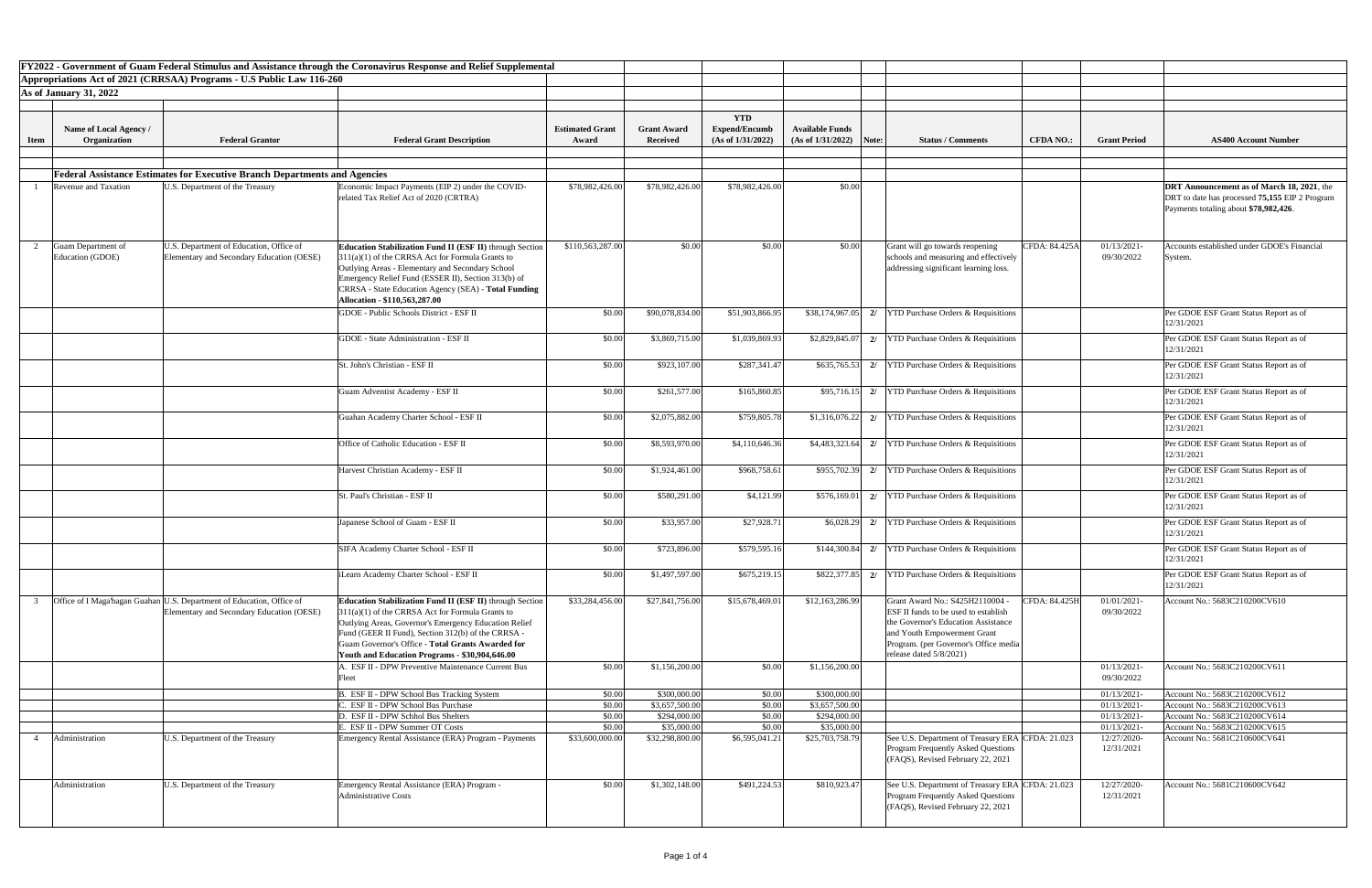| FY2022 - Government of Guam Federal Stimulus and Assistance through the Coronavirus Response and Relief Supplemental |                                                              |                                                                                            |                                                                                                                 |                                 |                                |                                           |                                             |       |                                                                          |                             |                     |                                               |
|----------------------------------------------------------------------------------------------------------------------|--------------------------------------------------------------|--------------------------------------------------------------------------------------------|-----------------------------------------------------------------------------------------------------------------|---------------------------------|--------------------------------|-------------------------------------------|---------------------------------------------|-------|--------------------------------------------------------------------------|-----------------------------|---------------------|-----------------------------------------------|
| Appropriations Act of 2021 (CRRSAA) Programs - U.S Public Law 116-260                                                |                                                              |                                                                                            |                                                                                                                 |                                 |                                |                                           |                                             |       |                                                                          |                             |                     |                                               |
|                                                                                                                      | <b>As of January 31, 2022</b>                                |                                                                                            |                                                                                                                 |                                 |                                |                                           |                                             |       |                                                                          |                             |                     |                                               |
|                                                                                                                      |                                                              |                                                                                            |                                                                                                                 |                                 |                                |                                           |                                             |       |                                                                          |                             |                     |                                               |
|                                                                                                                      |                                                              |                                                                                            |                                                                                                                 |                                 |                                | <b>YTD</b>                                |                                             |       |                                                                          |                             |                     |                                               |
|                                                                                                                      | Name of Local Agency /<br>Organization                       | <b>Federal Grantor</b>                                                                     |                                                                                                                 | <b>Estimated Grant</b><br>Award | <b>Grant Award</b><br>Received | <b>Expend/Encumb</b><br>(As of 1/31/2022) | <b>Available Funds</b><br>(As of 1/31/2022) | Note: | <b>Status / Comments</b>                                                 | <b>CFDA NO.:</b>            | <b>Grant Period</b> | <b>AS400 Account Number</b>                   |
| <b>Item</b>                                                                                                          | Labor                                                        | U.S. Department of Labor, Employment and                                                   | <b>Federal Grant Description</b><br>Pandemic Unemployment Assistance Program ("PUA") and                        | \$450,000.00                    | \$450,000.00                   | \$424,708.10                              | \$25,291.90                                 |       | 100% Federal; Grant Number: UI-                                          | CFDA: 17.225                | 01/01/2021          | Account No.: 5101H212400CV105                 |
|                                                                                                                      |                                                              | <b>Training Administration</b>                                                             | Federal Pandemic Unemployment Compensation ("FPUC")                                                             |                                 |                                |                                           |                                             |       | 34836-20-55-A-66; Mod 10; effective                                      |                             | 06/30/2022          |                                               |
|                                                                                                                      |                                                              |                                                                                            | <b>Programs</b> - Administration                                                                                |                                 |                                |                                           |                                             |       | date: 01/01/2021                                                         |                             |                     |                                               |
|                                                                                                                      | Public Health and Social                                     | U.S Department of Health and Human Services,                                               | HDC5) Consolidated Appropriations Act, 2021                                                                     | \$28,000.00                     | \$28,000.00                    | \$17,187.04                               | \$10,812.96                                 |       | Federal matching (75% Federal                                            | CFDA: 93.045                | 12/27/2020-         | Account No.: 5101G211730CV131 / Local Account |
|                                                                                                                      | Services                                                     | Administration for Community Living                                                        | Supplemental Nutrition Funding, Older Americans Act<br>(OAA) Title III-C2 - State Office on Aging Admin         |                                 |                                |                                           |                                             |       | $$21,000 / 25\%$ Local - \$7,000) Grant<br>No.: 2101GUHDC5-00            |                             | 09/30/2022          | No.: 5100G211730MT956                         |
|                                                                                                                      | Public Health and Social                                     | U.S Department of Health and Human Services,                                               | (HDC5) Consolidated Appropriations Act, 2021                                                                    | \$399,000.00                    | \$399,000.00                   | \$398,160.37                              | \$839.63                                    |       | 100% Federal; Grant No.:                                                 | CFDA: 93.045                | 12/27/2020-         | Account No.: 5101H211730CV134                 |
|                                                                                                                      | Services                                                     | Administration for Community Living                                                        | Supplemental Nutrition Funding, OAA Title III-C2 - Home                                                         |                                 |                                |                                           |                                             |       | $2101$ GUHDC5-00                                                         |                             | 09/30/2022          |                                               |
|                                                                                                                      |                                                              |                                                                                            | <b>Delivered Meals</b>                                                                                          |                                 |                                |                                           |                                             |       |                                                                          |                             |                     |                                               |
|                                                                                                                      | Public Health and Social                                     | U.S Department of Health and Human Services,                                               | ow-Income Home Energy Assistance Program (LIHEAP)                                                               | \$164,177.00                    | \$164,177.00                   | \$128,660.12                              | \$35,516.88                                 |       | 100% Federal; Grant No.:                                                 | CFDA: 93.568                | 03/27/2020-         | Account No.: 5101H201726CV112                 |
|                                                                                                                      | Services                                                     | Administration for Children and Families                                                   | Cares Act - to help prevent, prepare for, or respond to the                                                     |                                 |                                |                                           |                                             |       | 2001GUE5C3                                                               |                             | 09/30/2021          |                                               |
|                                                                                                                      |                                                              |                                                                                            | coronavirus.                                                                                                    |                                 |                                |                                           |                                             |       |                                                                          |                             |                     |                                               |
|                                                                                                                      | Public Health and Social<br>Services                         | U.S. Department of Health and Human Services,<br>Center for Disease Control and Prevention | CARES Act - Epidemiology & Laboratory Capacity (ELC)<br>for Infectious Diseases COVID-19 Supplement - Advanced  | \$33,000.00                     | \$33,000.00                    | \$32,958.00                               | \$42.00                                     |       | 100% Federal - Grant No.: 6<br>NU50CK000531-02-06 - Federal              | CFDA: 93.323 08/01/2020 -   | 07/31/2022          | Account No.: 5101H201713CV130                 |
|                                                                                                                      |                                                              |                                                                                            | Molecular Detection (AMD) Technologies                                                                          |                                 |                                |                                           |                                             |       | Award Date: 02/25/2021                                                   |                             |                     |                                               |
| 10                                                                                                                   | Public Health and Social                                     | U.S. Department of Health and Human Services,                                              | CARES Act - Epidemiology & Laboratory Capacity (ELC)                                                            | \$50,000.00                     | \$50,000.00                    | \$46,970.00                               | \$3,030.00                                  |       | 100% Federal - Grant No. 6                                               | CFDA: 93.323  08/01/2020 -  |                     | Account No.: 5101H201713CV131                 |
|                                                                                                                      | Services                                                     | <b>Center for Disease Control and Prevention</b>                                           | for Infectious Diseases COVID-19 Supplement - Public                                                            |                                 |                                |                                           |                                             |       | NU50CK000531-02-06 - Federal                                             |                             | 07/31/2022          |                                               |
|                                                                                                                      |                                                              |                                                                                            | Health Laboratory (PHL) Preparedness                                                                            |                                 |                                |                                           |                                             |       | Award Date: 02/25/2021                                                   |                             |                     |                                               |
|                                                                                                                      | Public Health and Social<br>Services                         | U.S. Department of Health and Human Services,<br>Center for Disease Control and Prevention | CARES Act - Epidemiology & Laboratory Capacity (ELC)<br>for Infectious Diseases COVID-19 Supplement - Travelers | \$200,000.00                    | \$200,000.00                   | \$140,770.58                              | \$59,229.42                                 |       | 100% Federal - Grant No. 6<br>NU50CK000531-02-06 - Federal               | CFDA: 93.323  08/01/2020 -  | 07/31/2022          | Account No.: 5101H201713CV132                 |
|                                                                                                                      |                                                              |                                                                                            | Health                                                                                                          |                                 |                                |                                           |                                             |       | Award Date: 02/25/2021                                                   |                             |                     |                                               |
| 12                                                                                                                   | <b>Guam Regional Transit</b>                                 | U.S. Department of Transportation, Federal                                                 | FFY 2021 Section 5311 Coronavirus Response and Relief                                                           | \$1,978,866.00                  | \$1,978,866.00                 | \$1,789,442.13                            | \$189,423.87                                |       | 100% Federal - Grant award No.: GU- CFDA: 20.509 03/19/2021 -            |                             |                     | Account No.: 5101H219977CV101                 |
|                                                                                                                      | Authority                                                    | Transit Administration (FTA)                                                               | Supplemental Appropriations Act Grant for Operating                                                             |                                 |                                |                                           |                                             |       | 2021-002-00 (Section 5311 Rural                                          |                             | 06/01/2022          |                                               |
|                                                                                                                      | <b>Guam Regional Transit</b>                                 |                                                                                            | Assistance to Recover from COVID-19 Pandemic<br>FFY 2021 Section 5310 Coronavirus Response and Relief           | \$7,941.00                      | \$7,941.00                     | \$7,721.17                                | \$219.83                                    |       | Area Formula CRRSAA)<br>100% Federal - Grant award No.: GU- CFDA: 20.513 |                             | $03/19/2021 -$      | Account No.: 5101H219977CV102                 |
| 13                                                                                                                   | Authority                                                    | U.S. Department of Transportation, Federal<br>Transit Administration (FTA)                 | Supplemental Appropriations Act Grant for Operating                                                             |                                 |                                |                                           |                                             |       | 2021-002-00 (Section 5310 Enhanced                                       |                             | 06/01/2022          |                                               |
|                                                                                                                      |                                                              |                                                                                            | Assistance to Recover from COVID-19 Pandemic                                                                    |                                 |                                |                                           |                                             |       | Mobility of Seniors and Individuals                                      |                             |                     |                                               |
|                                                                                                                      |                                                              |                                                                                            |                                                                                                                 |                                 |                                |                                           |                                             |       | with Disabilities CRSSAA)                                                |                             |                     |                                               |
| 14                                                                                                                   | Guam Behavioral Health and                                   | .S. Department of Health and Human Services,<br>Substance Abuse and Mental Health Services | <b>Substance Abuse Prevention &amp; Treatment Block Grant</b>                                                   | \$1,072,119.00                  | \$1,072,119.00                 | \$181,370.71                              | \$890,748.29                                |       | 100% Federal; Grant award No.:                                           | CFDA: 93.959 03/15/2021 -   | 03/14/2023          | Account No.: 5101H212310SE115                 |
|                                                                                                                      | <b>Wellness Center</b>                                       | Administration                                                                             | (SABG) - SAPT FY21 COVID Emergency Relief                                                                       |                                 |                                |                                           |                                             |       | 1B08TI083531-01                                                          |                             |                     |                                               |
| 15                                                                                                                   | Public Health and Social                                     | U.S. Department of Health and Human Services,                                              | Child Care Development Block Grant - Funds under the                                                            | \$18,344,631.00                 | \$18,344,631.00                | \$0.00                                    | \$18,344,631.00                             |       | 100% Federal; Grant award No.:                                           | CFDA: 93.575                | $12/27/2020$ -      | Account No.:5101H211732CV110                  |
|                                                                                                                      | Services                                                     | Administration for Children and Families, Office                                           | Coronavirus Response and Relief Supplemental Act                                                                |                                 |                                |                                           |                                             |       | 2101GUCCC5                                                               |                             | 09/30/2023          |                                               |
|                                                                                                                      |                                                              | of Child Care (OCC)                                                                        | (CRRSA) of 2021                                                                                                 |                                 |                                |                                           |                                             |       |                                                                          |                             |                     |                                               |
|                                                                                                                      | Bureau of Statistics and Plans,<br><b>Guam Developmental</b> | J.S. Department of Health and Human Services,<br>Administration for Community Living       | (SCC5) Expanding Disabilities Network's (DD Councils)<br>Access to COVID-19 Vaccines                            | \$13,902.00                     | \$13,902.00                    | \$11,000.00                               | \$2,902.00                                  |       | 100% Federal; Grant award No.:<br>2101GUSCC5-00; Federal Award           | CFDA: 93.630 04/01/2021 -   | 09/30/2022          | Account No.:5101H210902CV101                  |
|                                                                                                                      | Disabilities Council                                         |                                                                                            |                                                                                                                 |                                 |                                |                                           |                                             |       | Date: 04/29/2021                                                         |                             |                     |                                               |
|                                                                                                                      | Public Health and Social                                     | U.S. Department of Health and Human Services,                                              | IP19-1901 YR02 Immunization and Vaccines for Children                                                           | \$150,000.00                    | \$150,000.00                   | \$85,393.30                               | \$64,606.70                                 |       | 100% Federal - Grant Award No.: 6                                        | CFDA: 93.268 07/01/2020 -   |                     | Account No.: 5101H211713CV134                 |
|                                                                                                                      | Services                                                     | Center for Disease Control and Prevention                                                  | CARES#2 - 2020                                                                                                  |                                 |                                |                                           |                                             |       | NH231P922638-02-02; Federal Award                                        |                             | 06/30/2024          |                                               |
|                                                                                                                      | 18 Public Health and Social                                  | U.S. Department of Health and Human Services,                                              | IP19-1901 YR02 Immunization and Vaccines for Children                                                           | \$1,422,541.00                  | \$1,422,541.00                 | \$65,041.81                               | \$1,357,499.19                              |       | Date: 12/16/2020<br>100% Federal - Grant Award No.: 6                    | CFDA: 93.268 07/01/2020 -   |                     | Account No.: 5101H211713CV136                 |
|                                                                                                                      | Services                                                     | Center for Disease Control and Prevention                                                  | 2020 CARES#3, Part 1, Supplemental Funding                                                                      |                                 |                                |                                           |                                             |       | NH231P922638-02-03; Federal Award                                        |                             | 06/30/2024          |                                               |
|                                                                                                                      |                                                              |                                                                                            |                                                                                                                 |                                 |                                |                                           |                                             |       | Date: 01/15/2021                                                         |                             |                     |                                               |
| 19                                                                                                                   | Public Health and Social                                     | U.S. Department of Health and Human Services,                                              | IP19-1901 YR02 Immunization and Vaccines for Children                                                           | \$1,012,365.00                  | \$1,012,365.00                 | \$45,337.57                               | \$967,027.43                                |       | Grant Award No.: 6 NH231P922638-                                         | CFDA: 93.268 07/01/2020 -   |                     | Account No.: 5101H201713CV137                 |
|                                                                                                                      | Services                                                     | Center for Disease Control and Prevention                                                  | 2020 CARES#3, Part 2, Supplemental Funding                                                                      |                                 |                                |                                           |                                             |       | 02-04; Federal Award Date:<br>03/29/2021                                 |                             | 06/30/2024          |                                               |
|                                                                                                                      | Public Health and Social                                     | U.S. Department of Health and Human Services,                                              | /AC5) Expanding Access to COVID-19 Vaccines via the                                                             | \$125,000.00                    | \$125,000.00                   | \$28,943.57                               | \$96,056.43                                 |       | 100% Federal; Grant award No.:                                           | CFDA: 93.044   04/01/2021 - |                     | Account No.:5101H211730CV135                  |
|                                                                                                                      | Services                                                     | Administration for Community Living                                                        | Aging Network                                                                                                   |                                 |                                |                                           |                                             |       | 2101GUVAC5-00; Federal Award                                             |                             | 09/30/2022          |                                               |
|                                                                                                                      |                                                              |                                                                                            |                                                                                                                 |                                 |                                |                                           |                                             |       | Date: 04/08/2021                                                         |                             |                     |                                               |
|                                                                                                                      | Public Health and Social                                     | U.S. Department of Health and Human Services,                                              | Guam No Wrong Door (NWD) System COVID-19 Vaccine                                                                | \$158,836.00                    | \$158,836.00                   | \$0.00                                    | \$158,836.00                                |       | 100% Federal; Grant award No.:                                           | CFDA: 93.048   04/01/2021 - |                     | Account No.:5101H211730CV128                  |
|                                                                                                                      | Services                                                     | Administration for Community Living                                                        | <b>Access Supplemental Funding</b>                                                                              |                                 |                                |                                           |                                             |       | 90NWC50001-01-00; Federal Award<br>Date: 04/22/2021                      |                             | 09/30/2022          |                                               |
| 22                                                                                                                   | Public Health and Social                                     | U.S. Department of Health and Human Services,                                              | Epidemiology and Laboratory Capacity for Infectious                                                             | \$9,698,588.00                  | \$9,698,588.00                 | \$1,530,100.90                            | \$8,168,487.10                              |       | 100% Federal - Grant Award No.: 6                                        | CFDA: 93.323 08/01/2020 -   |                     | Account No.: 5101H211713CV133                 |
|                                                                                                                      | Services                                                     | Center for Disease Control and Prevention                                                  | Disease on Guam - ELC Enhancing Detection Expansion                                                             |                                 |                                |                                           |                                             |       | NU50CK000531-02-08; Federal                                              |                             | 07/31/2023          |                                               |
|                                                                                                                      |                                                              |                                                                                            | Supplemental Funding Year 02                                                                                    |                                 |                                |                                           |                                             |       | Award Date: 05/01/2021                                                   |                             |                     |                                               |
| 23                                                                                                                   | Public Health and Social<br>Services                         | U.S. Department of Health and Human Services,<br>Administration for Community Living       | APC5) CRRSA Act, 2021 supplemental, funding for APS<br>under SSA Title XX Section 2042(b)                       | \$93,880.00                     | \$93,880.00                    | \$56,326.86                               | \$37,553.14                                 |       | 100% Federal; Grant award No.:<br>2101GUAPC5-00; Federal Award           | CFDA: 93.747   04/01/2021 - | 09/30/2022          | Account No.:5101H211730CV129                  |
|                                                                                                                      |                                                              |                                                                                            |                                                                                                                 |                                 |                                |                                           |                                             |       | Date: 04/01/2021                                                         |                             |                     |                                               |
| 24                                                                                                                   | Guam Behavioral Health and                                   | J.S. Department of Health and Human Services                                               | <b>Block Grants for Community Mental Health Services -</b>                                                      | \$536,059.00                    | \$536,059.00                   | \$90,332.04                               | \$445,726.96                                |       | 100% Federal; Grant award No.:                                           | CFDA: 93.958 03/15/2021 -   |                     | Account No.: 5101H212300SE104                 |
|                                                                                                                      | <b>Wellness Center</b>                                       | Substance Abuse and Mental Health Services                                                 | FY2021 COVID Emergency Relief Funding for the                                                                   |                                 |                                |                                           |                                             |       | 1B095M083969-01; Federal Award                                           |                             | 03/14/2023          |                                               |
|                                                                                                                      |                                                              | Administration, Center for Mental Health                                                   | Community Mental Health Services (MHBG) Block Grant                                                             |                                 |                                |                                           |                                             |       | Date: 03/11/2021                                                         |                             |                     |                                               |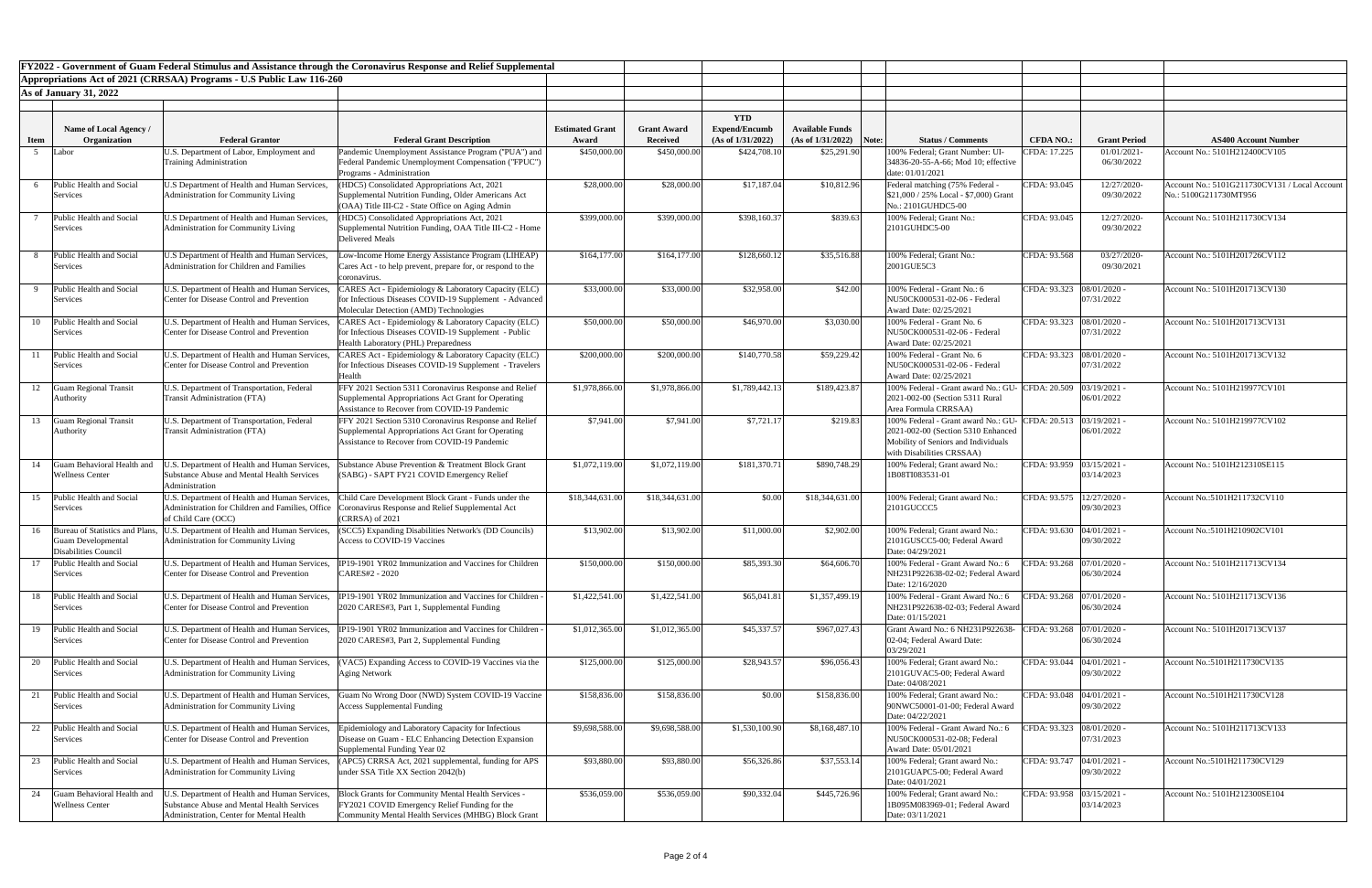|                  |                                                                                |                                                                                                                                                            | FY2022 - Government of Guam Federal Stimulus and Assistance through the Coronavirus Response and Relief Supplemental                                                                                           |                                 |                                       |                                                         |                                             |       |                                                                                                                                                                                                        |                             |                          |                                                                                                                  |
|------------------|--------------------------------------------------------------------------------|------------------------------------------------------------------------------------------------------------------------------------------------------------|----------------------------------------------------------------------------------------------------------------------------------------------------------------------------------------------------------------|---------------------------------|---------------------------------------|---------------------------------------------------------|---------------------------------------------|-------|--------------------------------------------------------------------------------------------------------------------------------------------------------------------------------------------------------|-----------------------------|--------------------------|------------------------------------------------------------------------------------------------------------------|
|                  |                                                                                | Appropriations Act of 2021 (CRRSAA) Programs - U.S Public Law 116-260                                                                                      |                                                                                                                                                                                                                |                                 |                                       |                                                         |                                             |       |                                                                                                                                                                                                        |                             |                          |                                                                                                                  |
|                  | $\vert$ As of January 31, 2022                                                 |                                                                                                                                                            |                                                                                                                                                                                                                |                                 |                                       |                                                         |                                             |       |                                                                                                                                                                                                        |                             |                          |                                                                                                                  |
|                  |                                                                                |                                                                                                                                                            |                                                                                                                                                                                                                |                                 |                                       |                                                         |                                             |       |                                                                                                                                                                                                        |                             |                          |                                                                                                                  |
| <b>Item</b>      | Name of Local Agency /<br>Organization                                         | <b>Federal Grantor</b>                                                                                                                                     | <b>Federal Grant Description</b>                                                                                                                                                                               | <b>Estimated Grant</b><br>Award | <b>Grant Award</b><br><b>Received</b> | <b>YTD</b><br><b>Expend/Encumb</b><br>(As of 1/31/2022) | <b>Available Funds</b><br>(As of 1/31/2022) | Note: | <b>Status / Comments</b>                                                                                                                                                                               | <b>CFDA NO.:</b>            | <b>Grant Period</b>      | <b>AS400 Account Number</b>                                                                                      |
| 25               | Department of Public Health                                                    | J.S. Department of Health and Human Services,                                                                                                              | Activities to Support State, Tribal, Local and Territorial                                                                                                                                                     | \$6,590,558.00                  | \$6,590,558.00                        | \$883,459.04                                            | \$5,707,098.96                              |       | Grant Award No.: 1 NH75OT000086-                                                                                                                                                                       | CFDA: 93.391                | 06/01/2021-              | Account No.: 5101H211712CV129                                                                                    |
|                  | and Social Services                                                            | <b>Centers for Disease Control and Prevention</b><br>(CDC)                                                                                                 | (STLT) Health Department Response to Public Health or<br>Healthcare Crises - Guam's Initiative to Address COVID-<br>19 Health Disparities                                                                      |                                 |                                       |                                                         |                                             |       | [01-00; FAIN No.: NH75OT000086;<br>Federal Award Date: 05/28/2021                                                                                                                                      |                             | 05/31/2023               |                                                                                                                  |
| 26               | Department of Public Works                                                     | J.S. Department of Transportation, Federal<br>Highway Administration (FHWA)                                                                                | COVID-19 Response & Relief (CRRSA Act, 2021) -<br><b>Personnel Costs</b>                                                                                                                                       | \$2,754,135.42                  | \$2,745,135.42                        | \$999,272.41                                            | \$1,745,863.01                              |       | 100% Federal; Grant award No.: GU-<br>THS-CRSA(001); Federal Award<br>Date: 07/28/2021                                                                                                                 | CFDA: 20.205                | 03/15/2020<br>12/31/2023 | Account No.:5101F211068CV128                                                                                     |
| 27               | Guam Behavioral Health and<br><b>Wellness Center</b>                           | J.S. Department of Health and Human Services,<br><b>Substance Abuse and Mental Health Services</b><br>Administration, Center for Mental Health<br>Services | Block Grants for Community Mental Health Services -<br>FY2021 COVID Emergency Relief Funding for the<br>Community Mental Health Services (MHBG) Block Grant<br>Program #2                                      | \$466,446.00                    | \$466,446.00                          | \$226,037.86                                            | \$240,408.14                                |       | 100% Federal; \$86,303 under Grant<br>award No.: 1B09SM083797-01;<br>Federal Award Date: 11/17/2020; and<br>\$380,143 under Grant award No.:<br>6B09SM083797-01M001; Federal<br>Award Date: 02/03/2021 | CFDA: 93.958   10/01/2020 - | 09/30/2022               | Account No.: 5101H212300SE102                                                                                    |
| 28               | Guam Behavioral Health and<br><b>Wellness Center</b>                           | U.S. Department of Health and Human Services,<br>Substance Abuse and Mental Health Services<br>Administration, Center for Mental Health<br>Services        | Block Grants for Community Mental Health Services -<br>Guam's Community Mental Health Centers Grant Program                                                                                                    | \$3,000,000.00                  | \$3,000,000.00                        | \$8,965.21                                              | \$2,991,034.79                              |       | 100% Federal; Grant award No.:<br>1H79SM085739-01; FAIN No.:<br>H79SM085739; Federal Award Date:<br>09/22/2021;                                                                                        | CFDA: 93.958 09/30/2021 -   | 09/29/2023               | Account No.: 5101H222300SE114                                                                                    |
|                  |                                                                                |                                                                                                                                                            |                                                                                                                                                                                                                |                                 |                                       |                                                         |                                             |       |                                                                                                                                                                                                        |                             |                          |                                                                                                                  |
|                  |                                                                                |                                                                                                                                                            | <b>SUBTOTAL</b>                                                                                                                                                                                                | \$305,180,213.42                | \$305,172,161.42                      | \$169,468,334.50                                        | \$135,703,826.92                            |       |                                                                                                                                                                                                        |                             |                          |                                                                                                                  |
|                  |                                                                                |                                                                                                                                                            |                                                                                                                                                                                                                |                                 |                                       |                                                         |                                             |       |                                                                                                                                                                                                        |                             |                          |                                                                                                                  |
|                  |                                                                                | Federal Assistance Estimates for Autonomous, Semi-autonomous Agencies and Other                                                                            |                                                                                                                                                                                                                |                                 |                                       |                                                         |                                             |       |                                                                                                                                                                                                        |                             |                          |                                                                                                                  |
|                  |                                                                                |                                                                                                                                                            |                                                                                                                                                                                                                |                                 |                                       |                                                         |                                             |       |                                                                                                                                                                                                        |                             |                          |                                                                                                                  |
|                  | Guam Housing Corporation                                                       | J.S. Department of the Treasury                                                                                                                            | Mortgage Relief Program                                                                                                                                                                                        | \$714,000.00                    | \$714,000.00                          | \$0.00                                                  | \$714,000.00                                |       | To help low to moderate income<br>families pay up to 3 months of past<br>due mortgage payments because of<br>pandemic                                                                                  |                             |                          | Per Daily Post dated 1/30/2021.                                                                                  |
|                  | Guam Housing and Urban<br><b>Renewal Authority</b>                             | U.S. Department of Housing and Urban<br>Development (CPD)                                                                                                  | FY2020 Continuum of Care Program - The CoC Program is<br>Development, Office of Community Planning and designed to promote a community-wide commitment to the<br>goal of ending homelessness.                  | \$1,401,727.00                  | \$1,401,727.00                        | \$0.00                                                  |                                             |       | $\vert 1,401,727.00 \vert$ 2/ Distribution of FY2020 appropriated<br>funds to CoC grant recipients whose<br>current grants expire in Calendar Year<br>2021.                                            |                             |                          |                                                                                                                  |
|                  | A.B. Won Pat Guam<br>International Airport Authority   Aviation Administration | U.S. Department of Transportation, Federal                                                                                                                 | Airport Coronavirus Response Grant Program (ACRGP)                                                                                                                                                             | \$5,556,636.00                  | \$5,556,636.00                        | \$5,556,636.00                                          | \$0.00                                      |       | Federal Share Cost - 100%                                                                                                                                                                              | CFDA: 20.106   04/15/2021 - | 04/15/2025               | GIAA Account No.: 87.9101.AIP109                                                                                 |
|                  | A.B. Won Pat Guam<br>International Airport Authority   Aviation Administration | U.S. Department of Transportation, Federal                                                                                                                 | Airport Coronavirus Response Grant Program (ACRGP) -<br><b>Concessions Relief Addendum</b>                                                                                                                     | \$396,419.00                    | \$396,419.00                          | \$396,419.00                                            | \$0.00                                      |       | Federal Share Cost - 100%                                                                                                                                                                              | CFDA: 20.106   04/15/2021 - | 04/15/2025               | GIAA Account No.: 87.9101.AIP112                                                                                 |
|                  | <b>U.S. Small Business</b><br>Administration, Guam Branch<br>Office            | U.S. Small Business Administration (SBA)                                                                                                                   | SBA Paycheck Protection Program (PPP) Loans - States and<br>Territories, as of 05/31/2021                                                                                                                      | \$106,584,393.00                | \$106,584,393.00                      | \$106,584,393.00                                        | \$0.00                                      |       | Loans Approved for Guam - 1,445:<br>Dollars Approved - \$106,584393;<br>approvals through 05/31/2021                                                                                                   |                             |                          | Per SBA Paycheck Protection Program (PPP) Report<br>approvals through 05/31/2021 (source: SBA<br>website)        |
|                  | <b>U.S. Small Business</b><br><b>Administration, Guam Branch</b><br>Office     | U.S. Small Business Administration (SBA)                                                                                                                   | SBA Disaster Assistance Update, Nationwide Economic<br>Injury Disaster Loans (EIDLs) / COVID-19, as of 8/19/2021                                                                                               | \$102,855,900.00                | \$102,855,900.00                      | \$102,855,900.00                                        | \$0.00                                      |       | Loans Approved for Guam - 1,384:<br>Dollars Approved - \$102,855,900;<br>approvals through 08/18/2021                                                                                                  |                             |                          | Per SBA Nationwide EIDL / COVID-19 Report<br>approvals through 08/19/2021 (source: SBA<br>website)               |
|                  | <b>U.S. Small Business</b><br>Administration, Guam Branch<br>Office            | U.S. Small Business Administration (SBA)                                                                                                                   | SBA Disaster Assistance Update, Nationwide Targeted<br>Economic Injury Disaster Loans (EIDLs) Advance, as of<br>8/19/2021                                                                                      | \$2,190,000.00                  | \$2,190,000.00                        | \$2,190,000.00                                          | \$0.00                                      |       | Loans Approved for Guam - 266:<br>Dollars Approved - \$2,190,000;<br>approvals through 08/18/2021                                                                                                      |                             |                          | Per SBA Nationwide EIDL Targeted EIDL Advance<br>Report approvals through 08/19/2021 (source: SBA<br>website)    |
|                  | <b>U.S. Small Business</b><br><b>Administration, Guam Branch</b><br>Office     | U.S. Small Business Administration (SBA)                                                                                                                   | SBA Disaster Assistance Update, Nationwide Supplemental<br>Targeted Advance, as of 8/19/2021                                                                                                                   | \$930,000.00                    | \$930,000.00                          | \$930,000.00                                            | \$0.00                                      |       | Loans Approved for Guam - 186:<br>Dollars Approved - \$930,000;<br>approvals through 08/18/2021                                                                                                        |                             |                          | Per SBA Nationwide Supplemental Targeted<br>Advance Report approvals through 08/19/2021<br>(source: SBA website) |
|                  |                                                                                |                                                                                                                                                            |                                                                                                                                                                                                                |                                 |                                       |                                                         |                                             |       |                                                                                                                                                                                                        |                             |                          |                                                                                                                  |
|                  |                                                                                |                                                                                                                                                            |                                                                                                                                                                                                                |                                 |                                       |                                                         |                                             |       |                                                                                                                                                                                                        |                             |                          |                                                                                                                  |
|                  |                                                                                |                                                                                                                                                            | <b>SUBTOTAL</b>                                                                                                                                                                                                | \$220,629,075.00                | \$220,629,075.00                      | \$218,513,348.00                                        | \$2,115,727.00                              |       |                                                                                                                                                                                                        |                             |                          |                                                                                                                  |
|                  |                                                                                |                                                                                                                                                            | <b>TOTAL</b>                                                                                                                                                                                                   | \$525,809,288.42                | \$525,801,236.42                      | \$387,981,682.50                                        | \$137,819,553.92                            |       |                                                                                                                                                                                                        |                             |                          |                                                                                                                  |
|                  |                                                                                |                                                                                                                                                            |                                                                                                                                                                                                                |                                 |                                       |                                                         |                                             |       |                                                                                                                                                                                                        |                             |                          |                                                                                                                  |
|                  |                                                                                |                                                                                                                                                            |                                                                                                                                                                                                                |                                 |                                       |                                                         |                                             |       |                                                                                                                                                                                                        |                             |                          |                                                                                                                  |
| <b>Footnote:</b> |                                                                                |                                                                                                                                                            |                                                                                                                                                                                                                |                                 |                                       |                                                         |                                             |       |                                                                                                                                                                                                        |                             |                          |                                                                                                                  |
|                  |                                                                                |                                                                                                                                                            | This report does not include equipment and supplies received without charge from federal agencies which will be later reported in the FY2020/FY2021 SEFA nor Title 32 federal pay for the Guam National Guard. |                                 |                                       |                                                         |                                             |       |                                                                                                                                                                                                        |                             |                          |                                                                                                                  |
|                  |                                                                                | 2/ YTD Expenditure/Encumbrance information is not updated or unavailable from Grantee as of the date of this report.                                       |                                                                                                                                                                                                                |                                 |                                       |                                                         |                                             |       |                                                                                                                                                                                                        |                             |                          |                                                                                                                  |

| Number                                      |
|---------------------------------------------|
| $\overline{7129}$                           |
|                                             |
|                                             |
|                                             |
| $\overline{128}$                            |
|                                             |
|                                             |
| 102                                         |
|                                             |
|                                             |
|                                             |
|                                             |
| $\frac{114}{ }$                             |
|                                             |
|                                             |
|                                             |
|                                             |
|                                             |
|                                             |
|                                             |
|                                             |
|                                             |
|                                             |
|                                             |
|                                             |
|                                             |
|                                             |
|                                             |
|                                             |
|                                             |
|                                             |
|                                             |
| $\overline{IP109}$                          |
|                                             |
| $\overline{IP112}$                          |
|                                             |
| Program (PPP) Report                        |
| (source: SBA                                |
|                                             |
| OVID-19 Report                              |
| (source: SBA                                |
|                                             |
| geted EIDL Advance<br>$9/2021$ (source: SBA |
|                                             |
| ental Targeted                              |
| ugh 08/19/2021                              |
|                                             |
|                                             |
|                                             |
|                                             |
|                                             |
|                                             |
|                                             |
|                                             |
|                                             |
|                                             |
|                                             |
|                                             |
|                                             |
|                                             |